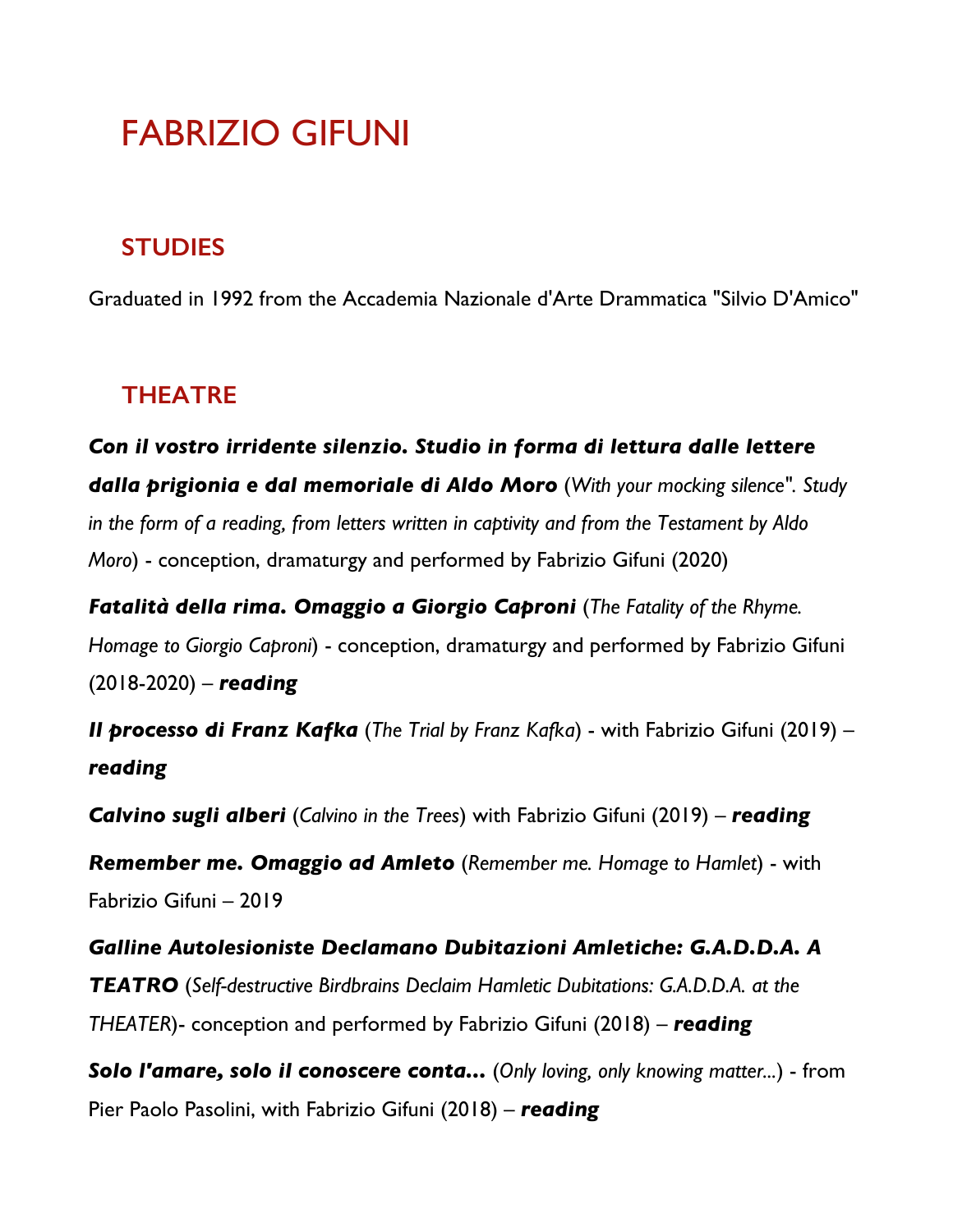*Freud o l'interpretazione dei sogni* (*Freud, or the Interpretation of Dreams*) - by Stefano Massini, directed by Stefano Tiezzi (2018)

*Il dio di Roserio, studio sul primo capitolo* (*Roserio's god, a study of the first chapter*) by Giovanni Testori, with Fabrizio Gifuni (2017)

*Morte di Borromini* (*Death of Borromini*) by Salvatore Sciarrino, with Fabrizio Gifuni (2017)

*Il Paradiso dalla Torre* (*Paradiso from the Tower*) with Fabrizio Gifuni (2017) – *reading*

*Concerto per Amleto (per orchestra sinfonica)* (*Hamlet Concert, for symphony orchestra*), excerpts from "The Tragedy of Hamlet, Prince of Denmark"- dramaturgy by Fabrizio Gifuni (2016) – *reading*

*Ragazzi di vita (Hustlers)* by Pier Paolo Pasolini with Fabrizio Gifuni (2015)

*Lehman Trilogy* by Stefano Massini *-* directed by Luca Ronconi (2015)

*Le ultime sette parole di Cristo sulla croce di Joseph Haydn* (*The Seven Last Words of Christ on the Cross*), by Fabrizio Gifuni - excerpts from John Donne, Mario Luzi and Giovanni Papini (2014) – *reading*

*Un certo Julio. Omaggio a Julio Cortazar e Roberto Bolaño* (*A Certain Julio. Homage to Julio Cortázar and Roberto Bolaño*), by and with Fabrizio Gifuni (2014)

*Dante/Weiss: infernos* with Fabrizio Gifuni and Frank Arnold, conceived by Agnese Grieco (2014) - *reading*

*Lo straniero, un'intervista impossibile* (*The Stranger, an impossible interview*) by Albert Camus, with Fabrizio Gifuni, sounds G.U.P. Alcaro, conceived by Roberta Lena (2013)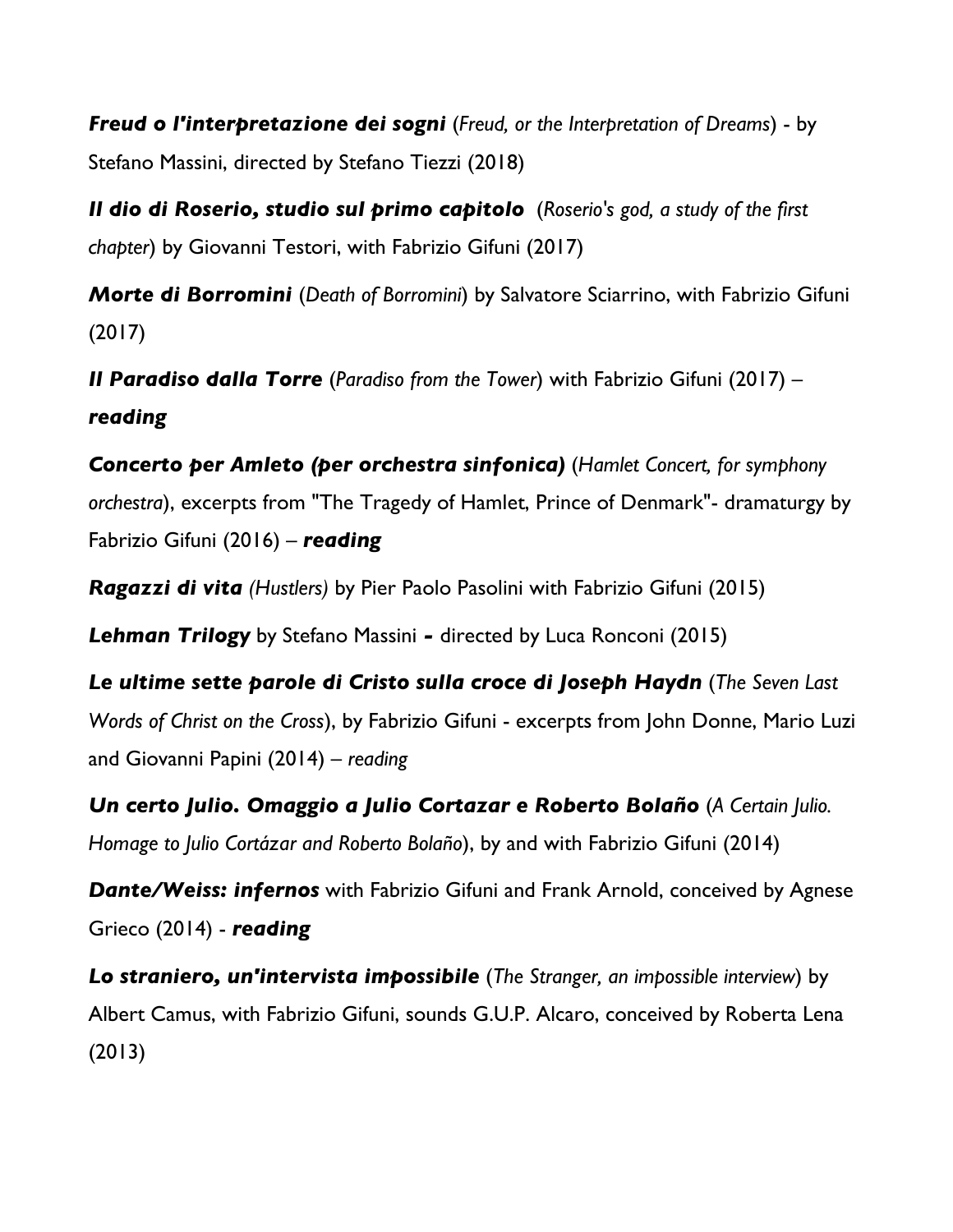*Un Canto di Natale* (*A Christmas Carol*) by Charles Dickens, narrator Fabrizio Gifuni, trumpet Andrea Pandolfo (2012) – *reading*

*Concerto per il millenario della città di Piero della Francesca* (*Concert for the Millennium of the City of Piero della Francesca*) - trascriptions by Salvatore Sciarrino of music by Domenico Scarlatti, performed by the Quartetto Prometeo, narrator Fabrizio Gifuni (2012)

*Gadda e il teatro, un atto sacrale di conoscenza - lezione/spettacolo* (*Gadda and the theater, a sacred act of consciousness" – Lesson/performance*), from an idea by Fabrizio Gifuni, performed by Fabrizio Gifuni (2012)

*Gli indifferenti, parole e musiche da un Ventennio* (*The Indifferent, Words and music by a fascist Ventennio*) with Fabrizio Gifuni, Monica Bacelli and Luisa Payer (2012)

*Il Piccolo Principe* (*The Little Prince*) (by Antoine de Saint-Exupéry) by and with Sonia Bergamasco and Fabrizio Gifuni (2011)

*Carmelo Bene: contro il cinema* (*Carmelo Bene: against cinema*) with Fabrizio Gifuni (2011) – *reading*

*L'ingegner Gadda va alla guerra o della tragica istoria di Amleto Pirobutirro* (*Gadda Goes to War, or the Tragic History of Amleto Pirobutirro*) (from an idea by Fabrizio Gifuni, texts by Carlo Emilio Gadda and William Shakespeare), directed by Giuseppe Bertolucci (2010)

*Attilio Bertolucci e Pier Paolo Pasolini, un'amicizia in versi* (*Attilio Bertolucci and Pier Paolo Pasolini, a friendship in verses*) texts by Attilio Bertolucci and Pier Paolo Pasolini), by and with Sonia Bergamasco and Fabrizio Gifuni (2011) – *reading*

*Trasumanar...* (from Dante to Pasolini) with Fabrizio Gifuni (2010) – *reading*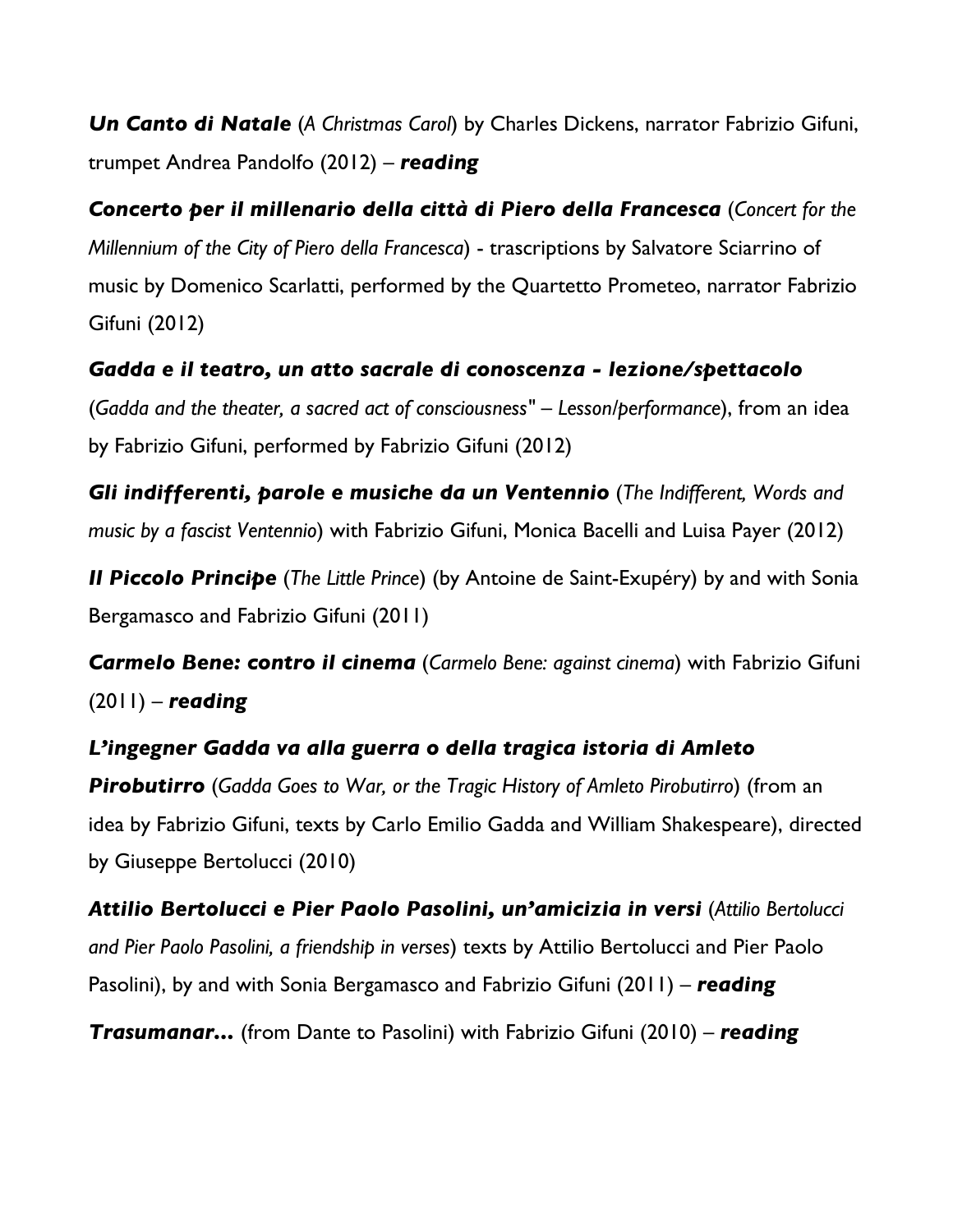*Non fate troppi pettegolezzi, omaggio a Cesare Pavese* (*Don't Gossip So Much, a tribute to Cesare Pavese*), by and with Fabrizio Gifuni, music by Cesare Picco (2008)

*Le sante corde dei canti* (*The Sacred Strings of Cantos*), with Sonia Bergamasco, Fabrizio Gifuni, Stefano Cardi, Giulio Arnofi and Marco Santagata (2008)

*I Kiss your hands - catalogo semiserio delle lettere di Mozart* (*I Kiss Your Hands – a semi-serious catalogue of Mozart's letters*), with Sonia Bergamasco, Fabrizio Gifuni, Paolo Damiani, Danilo Rea, Rita Marcotulli, Gianluca Trovesi (2006/2007)

*Concerto dell'Albatro* (*The Albatross Concerto*) music by Giorgio Federico Ghedini, Regional Orchestra of Tuscany, Trio Parma, narrator Fabrizio Gifuni (2006)

¿*Pia?* by Marguerite Yourcenear, music by Azio Coghi, directed by Valter Malosti (2004)

'*Na specie de cadavere lunghissimo* (*Something Like a Very Long Cadaver*) (from an idea by Fabrizio Gifuni, texts by Pier Paolo Pasolini and Giorgio Somalvico) - directed by Giuseppe Bertolucci (2004)

*Il ritorno dalla villeggiatura* (*Back from Vacation*) by Carlo Goldoni, directed by Massimo Castri (1996/97)

*Le avventure della villeggiatura* (*Holiday Adventures*) by Carlo Goldoni, directed by Massimo Castri (1996/97)

*Antigone by Sophocles*, directed by Theodoros Terzopoulos - Epidauro (1995) - China and Japan (1997)

*Le smanie per la villeggiatura* (*Pining for Vacation*) by Carlo Goldoni, directed by Massimo Castri (1995/96)

*Macbeth* by William Shakespeare, directed by Giancarlo Sepe (1994)

*Electra* by Euripide, directed by Massimo Castri (1993/94)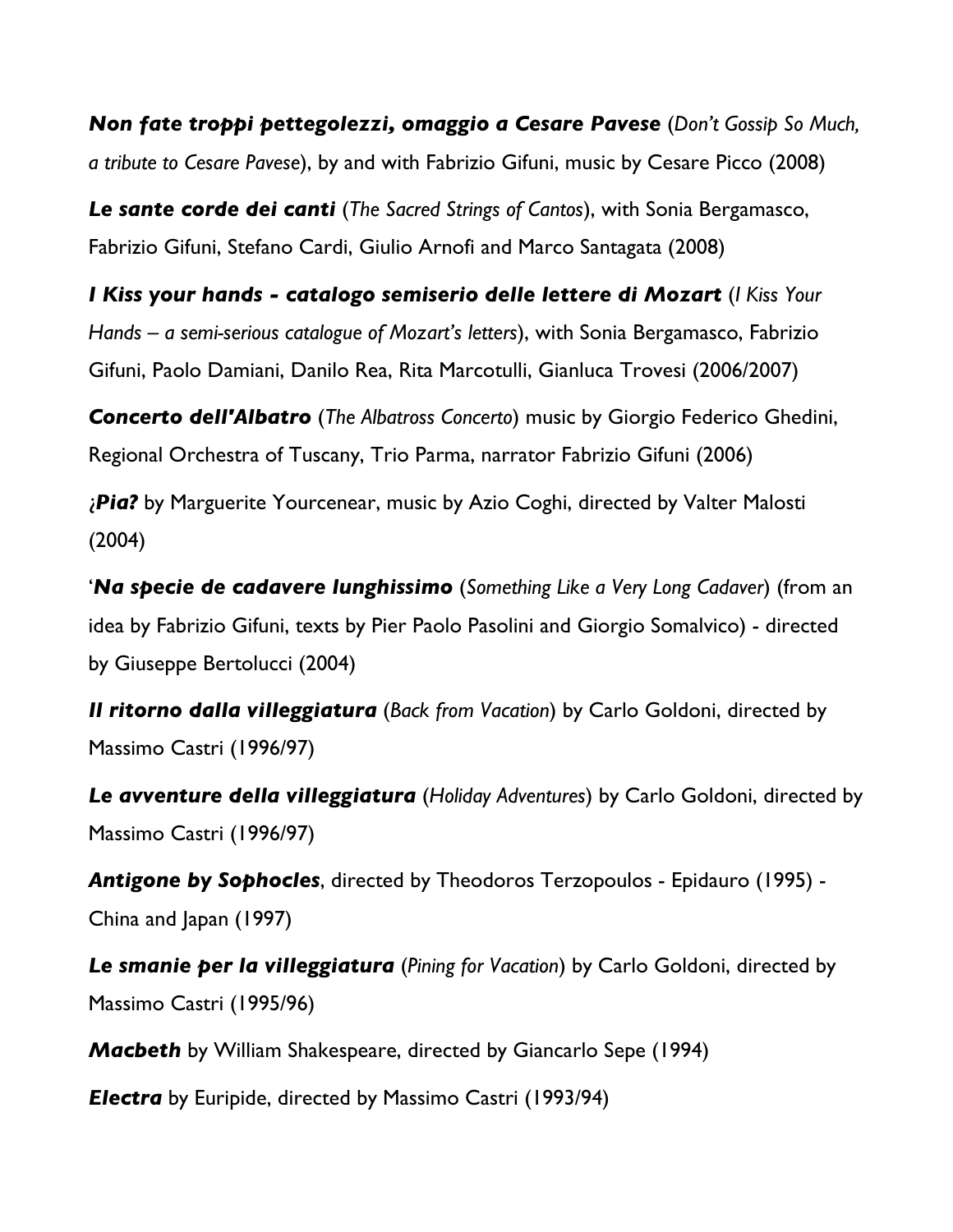## **CINEMA**

*La belva* (*The Beast*), directed by Ludovico Di Martino (2020)

*Le mi parla ancora* directed by Pupi Avati (in progress)

*Dove non ho mai abitato* (*Where I Never Lived*), directed by Paolo Franchi (2017)

*Fai bei sogni* (*Sweet Dreams*), directed by Marco Bellocchio (2016)

*Noi 4* (*We 4*), directed by Francesco Bruni (2014)

*Il capitale umano* (*The Human Capital*), directed by Paolo Virzì (2013)

*La leggenda di Kaspar Hauser* (*The Legend of Kaspar Hauser*), directed by Davide Manuli (2011)

*Romanzo di una strage* (*Piazza Fontana: the Italian Conspiracy*), directed by Marco Tullio Giordana (2011)

*La kriptonite nella borsa* (*Kryptonite!*), directed by Ivan Cotroneo (2011)

*Io sono con te* (*Let It Be*), directed by Guido Chiesa (2010)

*L'amore buio* (*Dark Love*), directed by Antonio Capuano (2010)

*L'uomo nero* (*The Cézanne Affair*), directed by Sergio Rubini (2010)

*Beket*, directed by Davide Manuli (2009)

*Galantuomini* (*Gentlemen*), directed by Edoardo Winspeare (2008)

*Signorina effe* (*Miss F*), directed by Wilma Labate (2007)

*Il dolce e l'amaro* (*The Sweet and the Bitter*), directed by Andrea Porporati (2007)

*La ragazza del lago* (*The Girl by the Lake*), directed by Andrea Molaioli (2007)

*Fratelli di sangue* (*Blood Brothers*), directed by Davide Sordella (2006)

*Musikanten*, directed by Franco Battiato (2005)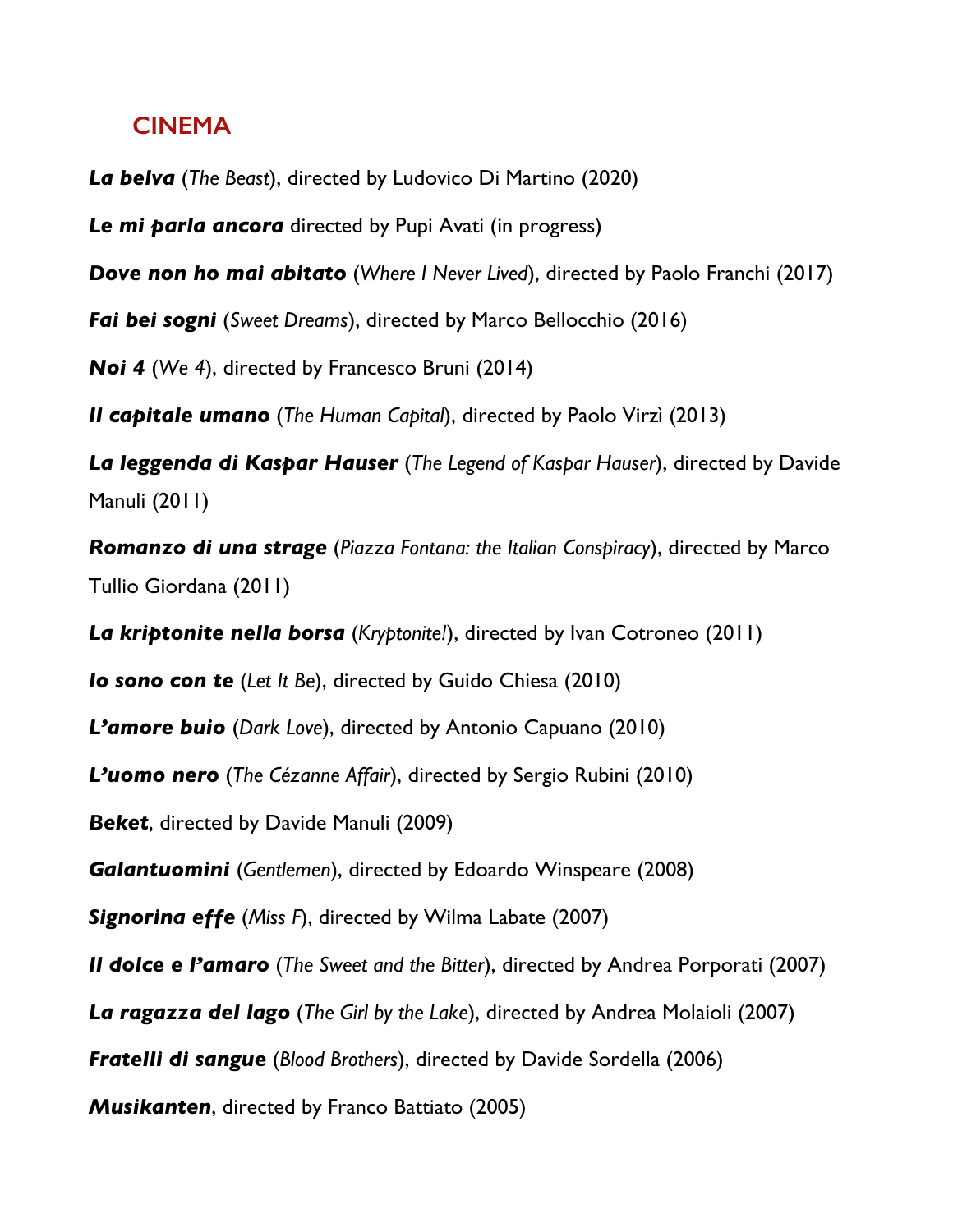*Movimenti*, directed by Serafino Murri e Claudio Fausti (2003)

*La meglio gioventù* (*The Best of Youth*), directed by Marco Tullio Giordana (2002)

*L'inverno* (*Winter*), directed by Nina Di Majo (2001)

*Sole negli occhi* (*Empty Eyes*), directed by Andrea Porporati (2000)

*L'amore probabilmente* (*Probably Love*), directed by Giuseppe Bertolucci (2000)

*Hannibal*, directed by Ridley Scott (2000)

*Qui non è il paradiso* (*This Is Not Paradise*), directed by Gianluca Tavarelli (2000)

*Il partigiano Johnny* (*Johnny the Partisan*), directed by Guido Chiesa (1999)

*La carbonara,* directed by Luigi Magni (1999)

*Fate un bel sorriso* (*Give Us A Smile*), directed by Anna Di Francisca (1999)

*Un amore* (*An Affair of Love*), directed by Gianluca Tavarelli (1998)

*Così ridevano* (*The Way We Laughed*), directed by Gianni Amelio (1998)

*Vite in sospeso (Belleville),* directed by Marco Turco (1998)

*La bruttina stagionata* (*The Mature Ugly Duckling*), directed by Anna Di Francisca (1996)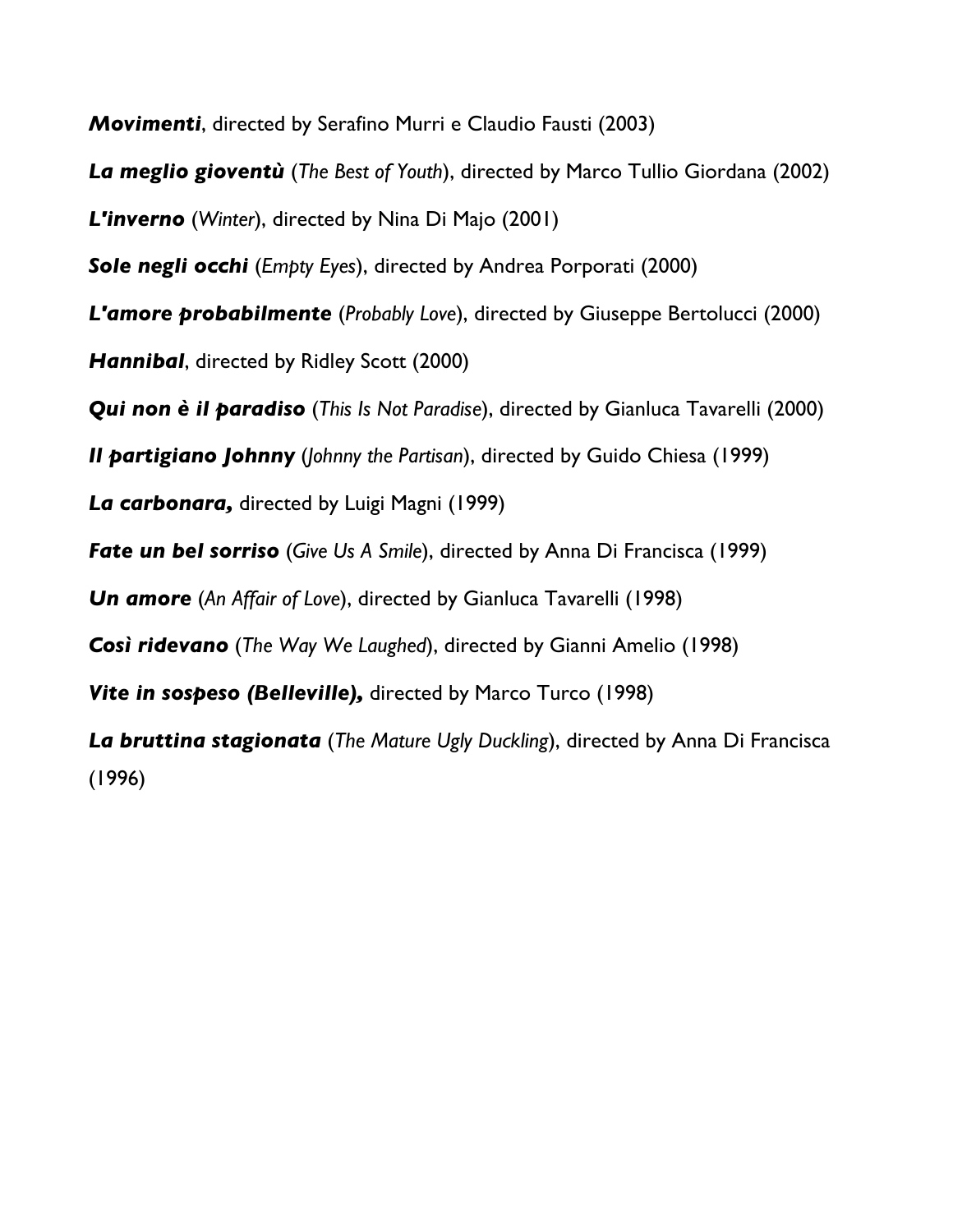# **DOCUMENTARIES**

*Agalma* directed by Doriana Monaco (2020) – *voice over*

*Evviva Giuseppe!* (*Long Live Giuseppe!)* directed by Stefano Consiglio (2017

*Rubando bellezza* (*Stealing Beauty*) directed by Fulvio Wetzl, Laura Bagnoli and Danny Biancardi (2016)

*Lascia stare i santi* (*Leave the Saints Alone)* directed by Gianfranco Pannone (2016) – *voice over*

*Sul vulcano* (*On the Volcano)* directed by Gianfranco Pannone (2014) - *voice over*

*Democrazia sconfinata* (*Boundless Democracy*) directed by Danilo Licciardello (2010) - *voice over*

*Fate la storia senza di me* (*Make History Without Me*) directed by Mirko Capozzoli (2010) - *voice over*

*Città aperta – vita culturale a Roma dal '44 al '68* (*Open City - cultural life in Rome from '44 to '68*) directed by Gianni Borgna (2008) - *voice over*

*In un altro paese* (*Excellent Cadavers*) directed by Marco Turco (2005) - *voice over*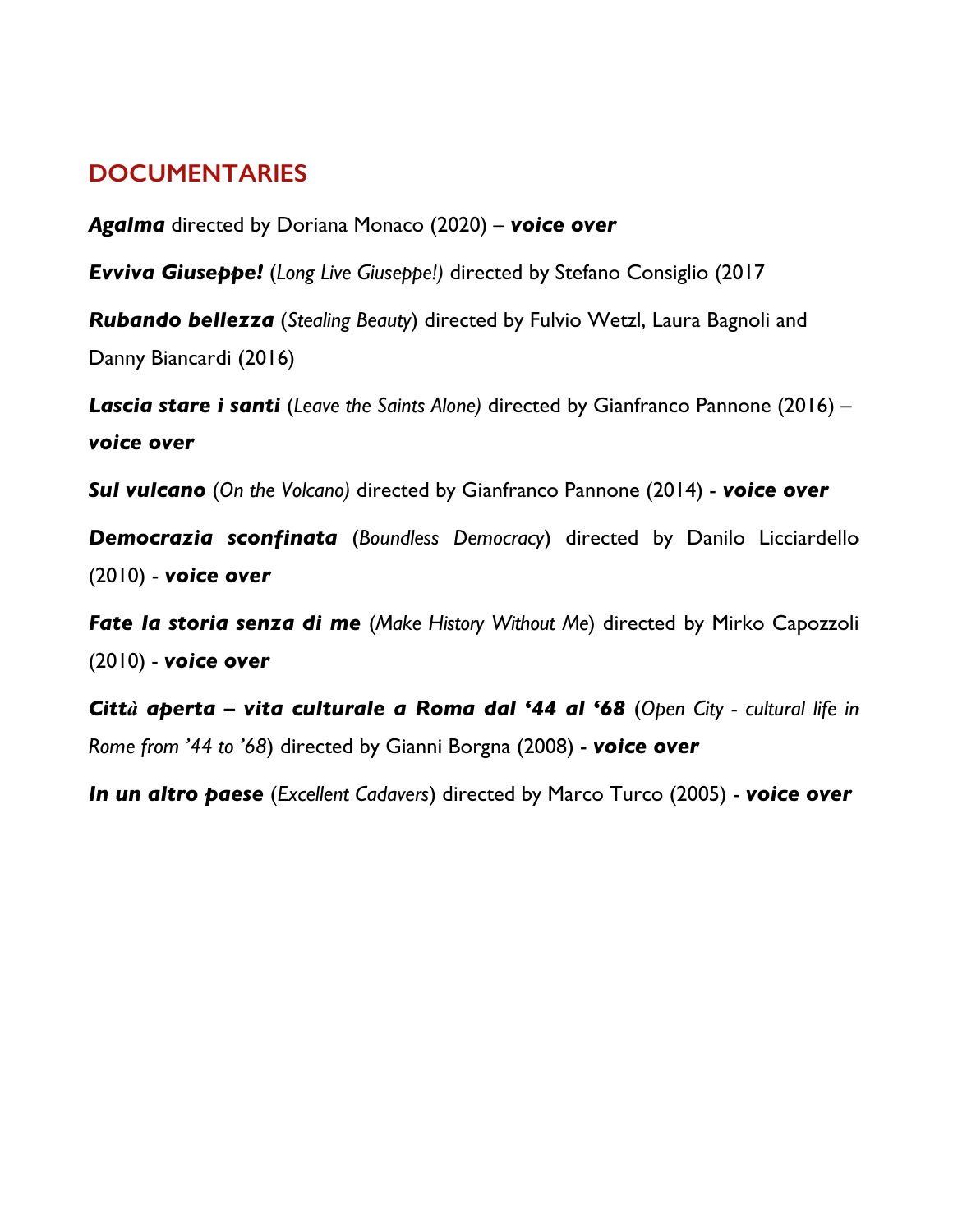## **TELEVISION**

*Prima che la notte* (*Before Night*), directed by Daniele Vicari (2017)

*C'era una volta la città dei matti* (*Once Upon a Time the City of Fools*), (Franco Basaglia), directed by Marco Turco (2009)

*Paolo VI* (*Paul VI – The Pope in the Tempest*), directed by Fabrizio Costa (2008)

*L'ultima frontiera* (*The Last Frontier*), directed by Franco Bernini (2006)

*Alcide De Gasperi*, directed by Liliana Cavani (2005)

*Le cinque giornate di Milano* (*Five Days in Milan*), directed by Carlo Lizzani (2005)

*La meglio gioventù* (*The Best of Youth*), directed by Marco Tullio Giordana - (2003)

*Vite in sospeso (Belleville)*, directed by Marco Turco (1998)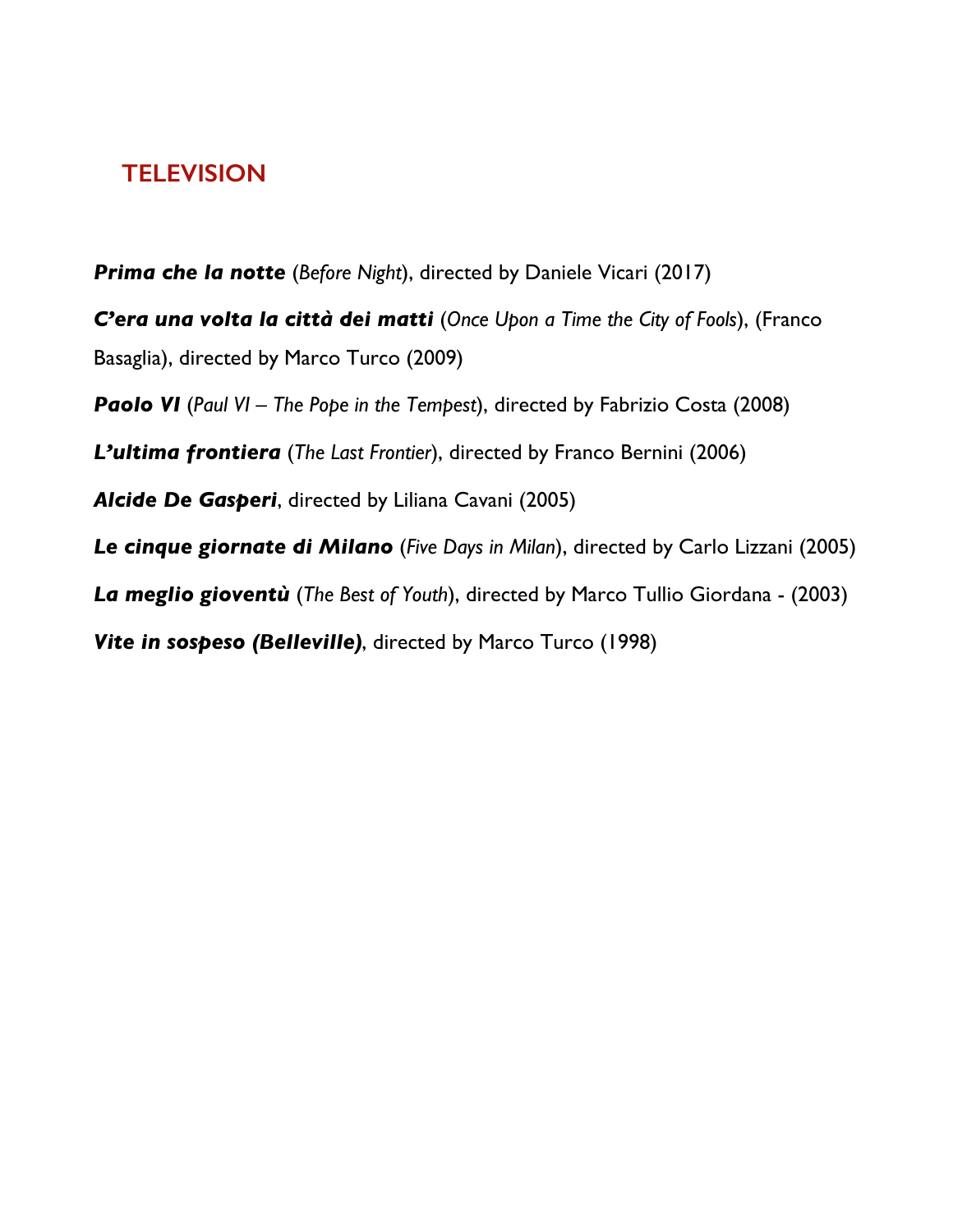### **RADIO**

*Fatalità della rima. Omaggio a Giorgio Caproni* (*The Fatality of the Rhyme. Homage to Giorgio Caproni*), conception and performed byFabrizio Gifuni - Radio (21 March 2020)

*I Promessi Sposi* (*The Betrothed*) by Alessandro Manzoni - Radio 3 (2014)

*Lo Straniero, un'intervista impossibile* (*The Stranger, an impossible interview*) by Albert Camus – Live at Radio 3 Via Asiago (2013)

*L'ingegner Gadda torna in Via Asiago* (*Gadda goes to Via Asiago*) – gadda Evening live on Radio 3 (2013)

**Per gli amici "Grana"**, by M. Fois, directed by Alessandro Piva (2000)

*Scandalo* (Scandal), by A.Barzini, directed by Andrea Barzini (1999)

*L'Arialda,* by G.Testori, directed by Giuseppe Bertolucci (1998)

*La commedia della vanità* (The Comedy of Vanity), by E. Canetti, directed by Giorgio Pressburger (1997)

*Anna Christie*, by E.O'Neill, directed by Gianni Amelio (1997)

*La principessa povera* (The Penniless Princess), by Ostrowskij, directed by Cesare Lievi (1997)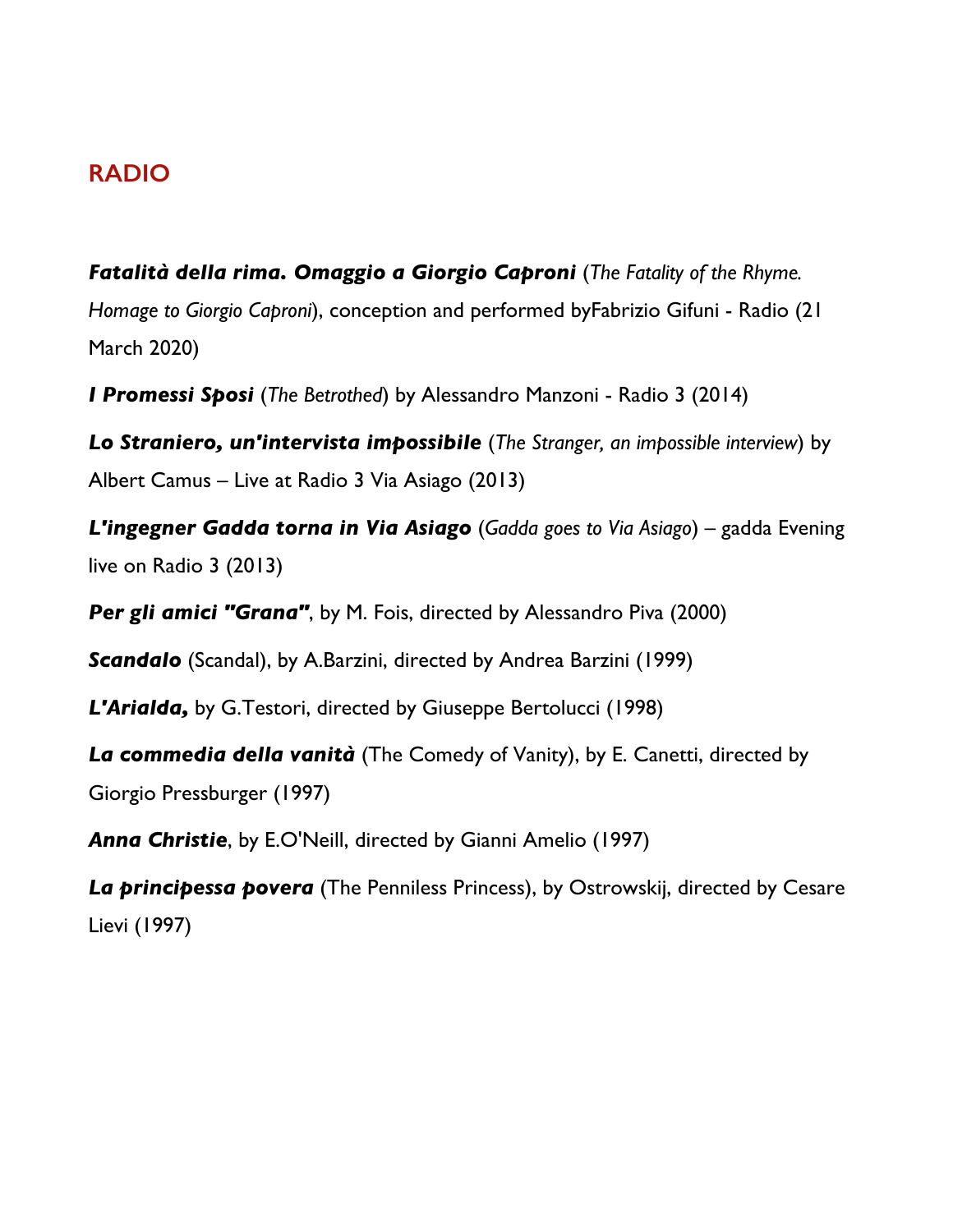# **CLASSES AND LECTURES**

#### LUMSA U**niversity of Rome – Department of Communication Sciences**

For the series "*Lessons by artists*": The actor's work (2005/2009)

#### **National Academy of Dramatic Arts "Silvio D'Amico"**

Seminar on the language of Carlo Emilio Gadda, beginning with *Pasticciaccio* and *Eros e Priapo* (28 November / 9 December 2011)

#### **University of Lugano, Italian Switzerland**

Lesson-performance "*Gadda and the theater, a sacred act of consciousness*" (8 November 2013)

#### **University of Naples 'Suor Orsola Benincasa' – School of Law**

Keynote lecture: "*Ordinare o precipitarsi, divagazioni sul Rito, il Gioco e il Processo penale* (*Orderly or headlong, digressions on Ritual, Play and Criminal Proceedings*)" (21 November 2014)

#### **Harvard University – Romance Languages and Literatures Department**

Lesson-performance "*Gadda Goes to War*" (27 April 2015)

#### **Accademia dei Lincei, Rome**

Lesson-performance "*Gadda and the theater, a sacred act of consciousness*" (18 June 2015)

"**Gian Maria Volontè" School of Cinema, in collaboration with the Quasar Cultural Association and the Ateneo Theater Center of the University of Rome "La Sapienza"** 

"*The actor's magnetic field – Hamlet, Pasolini and the present time*" (7/11 September 2015)

#### **University of Rome 2 Tor Vergata - Ennio Moricone Auditorium**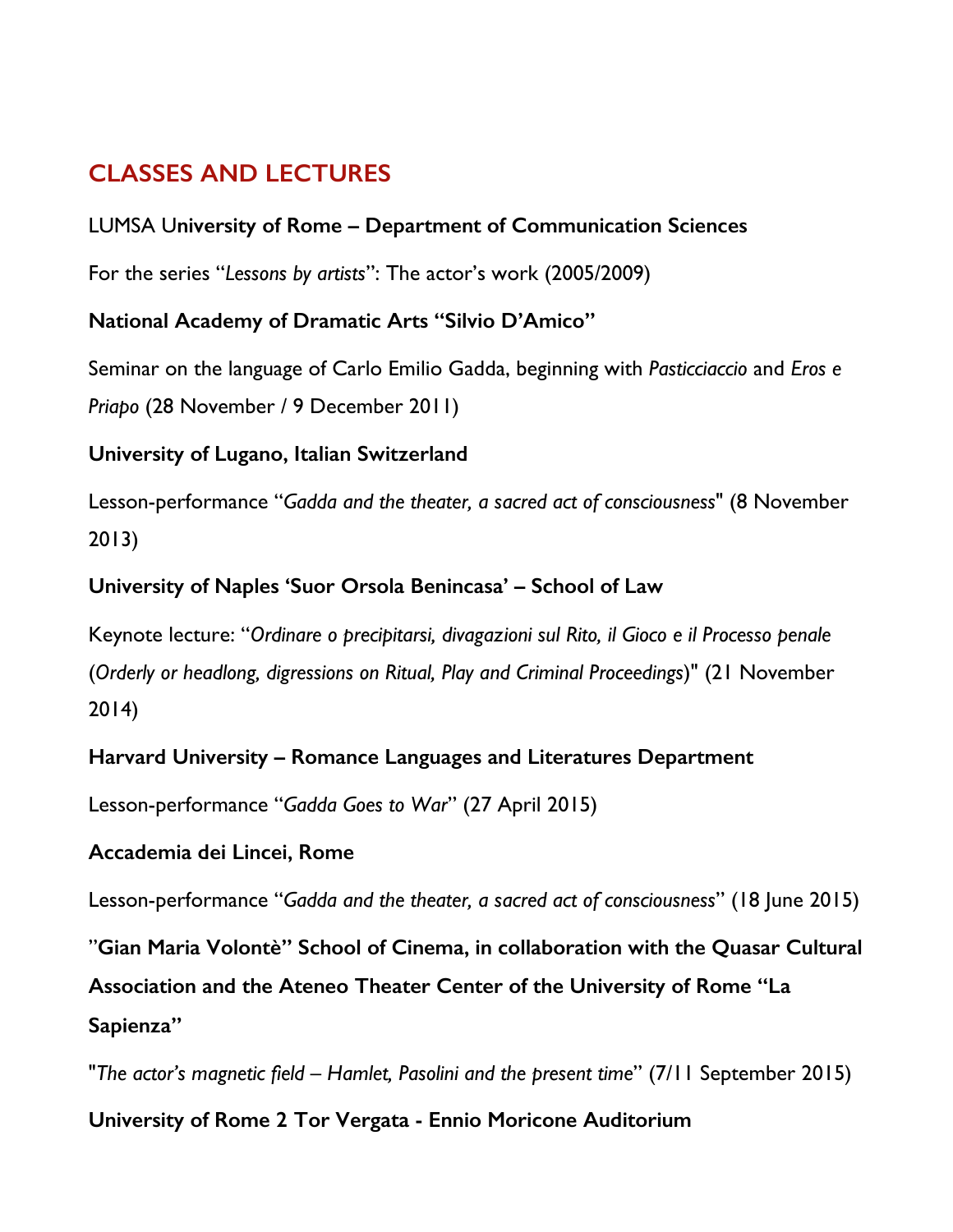Keynote lecture: "*Fabrizio Gifuni talks about Pierpaolo Pasolini, on the 40th anniversary of his death*" (12 0ttobre 2015)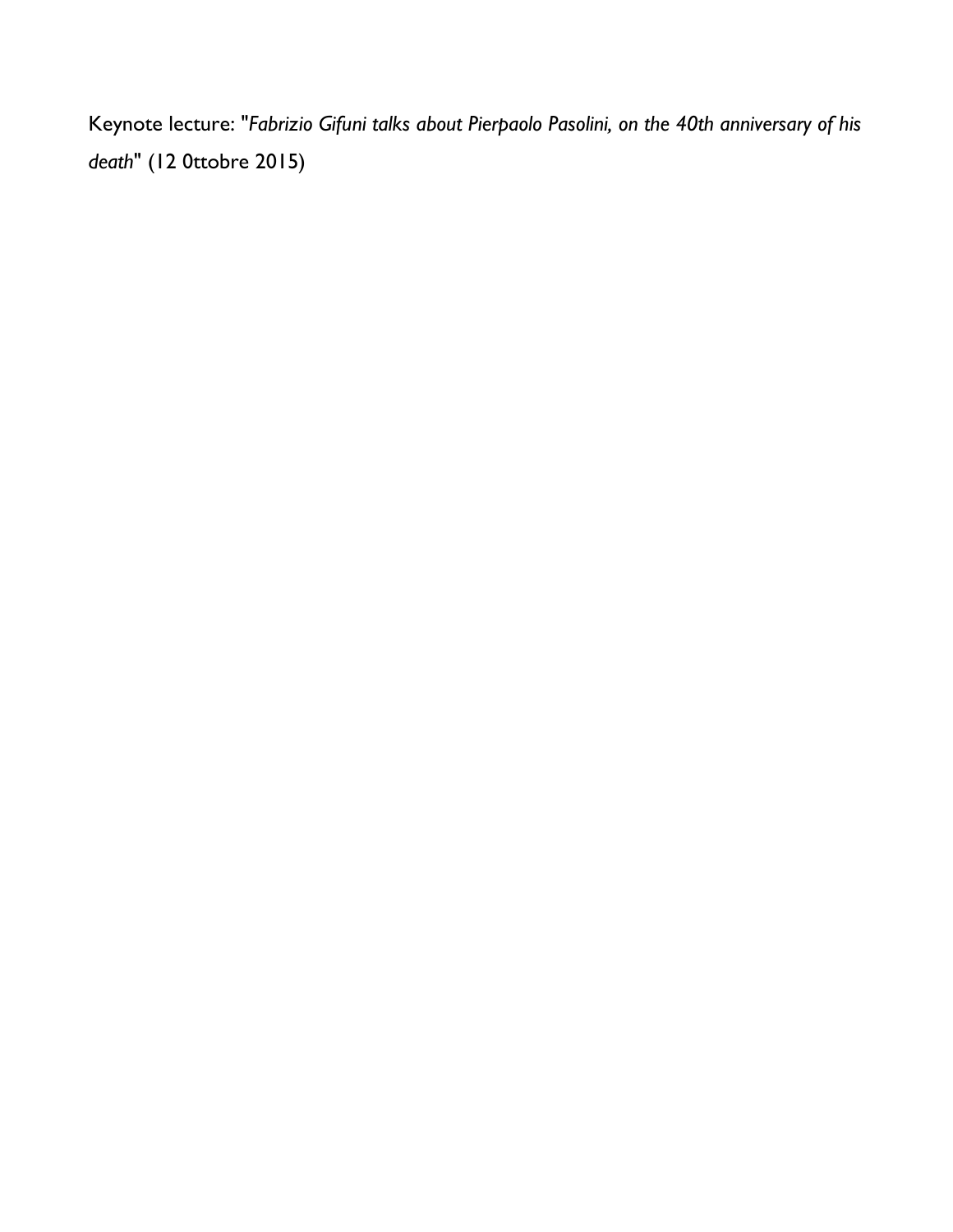## **AWARDS**

*Nomination for Montecarlo Festival* (2019) *Honorary Degree in Acting Centro Sperimentale di Cinematografia* (2018) *Nastro d'Argento della legalità* for «Prima che la notte» (*Before Night*) (2018) *Honorary Degree in Italian Literature, Modern Philology and Linguistics*  (2018) *The Aroldo Tieri Prize 2017* The 2016 *"Golden Mask for Italian Theater Award"* for best performance of a monologue, for his show "Lo straniero» (*The Stranger*) by Camus *Cariddi d'oro Prize 2016*, Taormina Film Festival *Nomination for 2015 Ubu Award* for the show Lehman Trilogy *Naples Prize 2014* for Italian language and culture *Best actor at the Annecy Festival* for «Noi 4» (*We 4*) (2014) *Nastro d'Argento, Best Actor* for "Il capitale umano" (*Human Capital*) (2014) *David di Donatello Award*, Best Actor in a Supporting Role for "Il capitale umano" (*Human Capital*) (2014) *Vittorio Gassman Prize 2014* as best actor for "Il capitale umano" (*Human Capital*) *Mario Gallo Prize 2013 Gian Maria Volonté Prize 2012*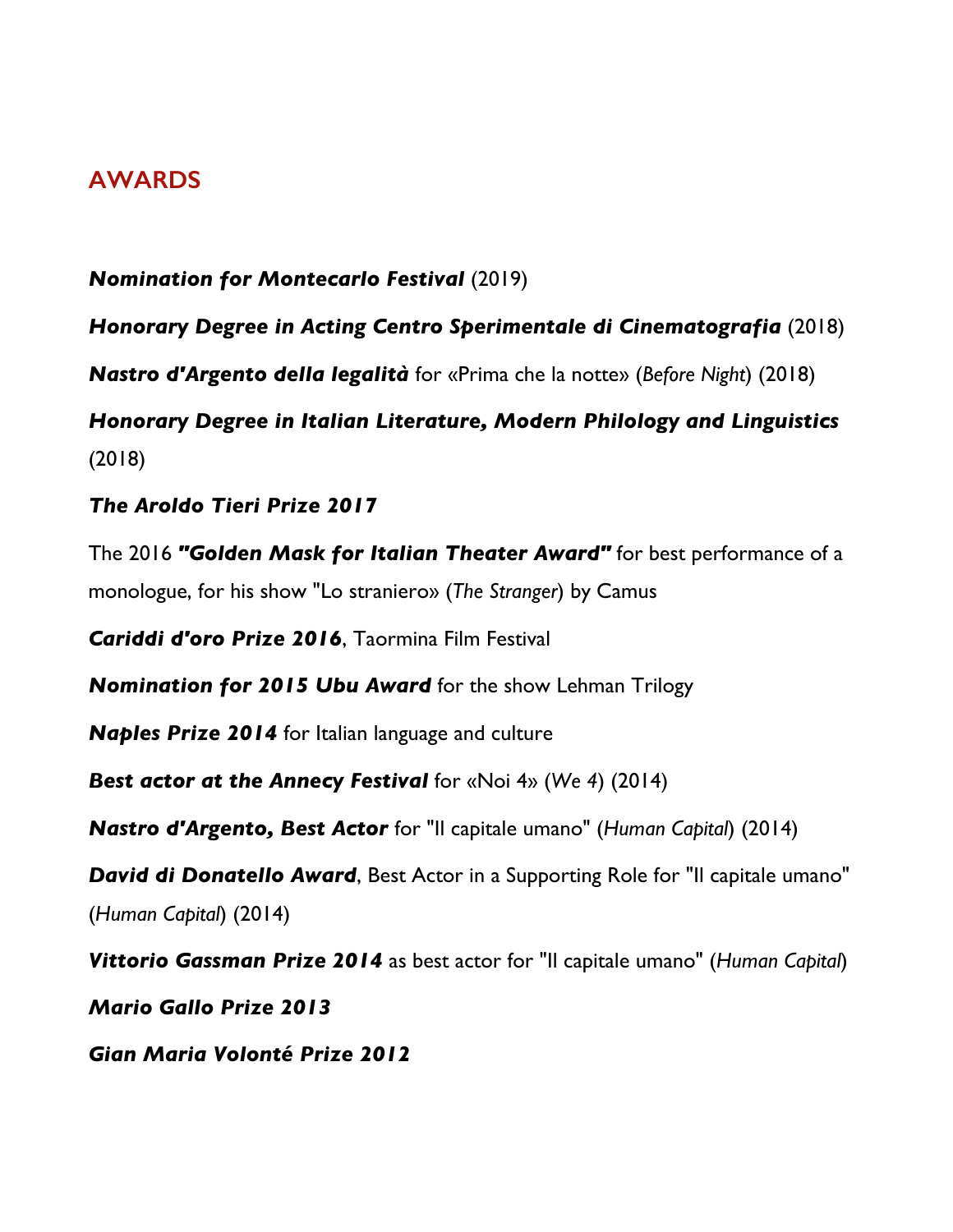*Nominations for David di Donatello*, the Nastri d'argento and *Kineo Diamond of Cinema Award* as best supporting actor; and the Cinema and Territories Award for his interpretation of Aldo Moro ("Romanzo di una strage", *Piazza Fontana: the Italian Conspiracy* (2012)

*2010 Ubu Award* for best actor and best show of the year; The Italian Theater Masks Award for best monologue performance; the National Association of Theater Critics Award for best actor, for his show "L'Ingegner Gadda va alla guerra o della tragica istoria di Amleto Pirobutirro" (*Gadda Goes to War, or, the Tragic History of Amleto Pirobutirro*)

*Best Actor – Montecarlo Festival*, Rome Fiction Festival, Busto Arsizio Film Festival and Alghero Festival; Rivista del Cinematografo Award (for his interpretation of Franco Basaglia) – 2010

*Nomination for David di Donatello*, Best Actor in a Supporting Role for "La ragazza del lago" (*Girl by the lake*) (2008)

Efebo d'oro, 2008

*The Golden Graal* and Hystrio Prize for best actor for his show "'Na specie de cadavere lunghissimo" (*Something Like a Very Long Cadaver*) (2006)

Premio Flaiano, Premio Ischia and Premio Rodolfo Valentino (for *Alcide De Gasperi*) (2005)

*Nastro d'argento* - Best Actor for "La meglio gioventù" (*The Best of Youth*) (2004)

Nomination for David di Donatello - Best Actor in a Supporting Role for "La meglio gioventù" (*The Best of Youth*) (2004)

Premio De Sica (2002)

Foreign Press in Italy - Golden Globe (emerging actor) (2002)